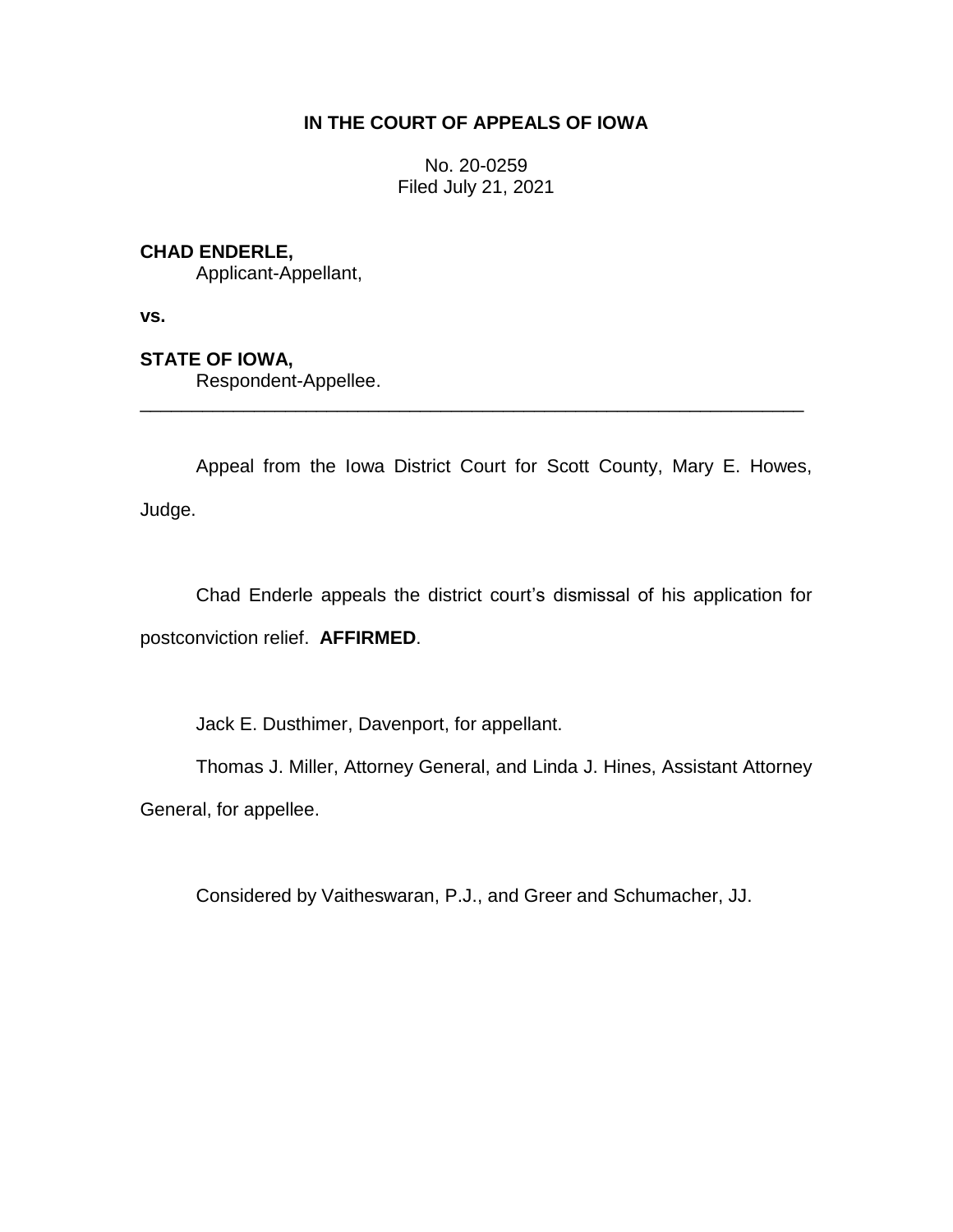### **SCHUMACHER, Judge.**

Chad Enderle appeals the district court order dismissing his application for postconviction relief (PCR). We affirm the dismissal.

#### **I. Background Facts & Proceedings**

Enderle was charged with first-degree murder in violation of Iowa Code section 707.2(2) (2003) and willful injury in violation of section 708.4(1) on November 26, 2003. The jury was instructed that in order to find Enderle guilty on the murder count, the State would have to prove Enderle either: "(a) acted willfully, deliberately, premeditatedly and with a specific intent to kill [victim]; or (b) was participating in the offense of Willful Injury resulting in serious injury to [victim]." *See Enderle v. State*, No. 12-1635, 2014 WL 956018, at \*1 (Iowa Ct. App. Mar. 12, 2014). The jury found Enderle guilty as charged. *Id*.

Enderle appealed his convictions. While the direct appeal was pending, the Iowa Supreme Court decided *State v. Heemstra*, wherein the court overruled existing precedent relating to the felony-murder rule. 721 N.W.2d 549, 558 (Iowa 2006). It declared, "If the act causing willful injury is the same act that causes the victim's death, the former is merged into the murder and therefore cannot serve as the predicate felony for felony-murder purposes." *Id*. On rehearing, the court modified the opinion to state, "The rule of law announced in this case regarding the use of willful injury as a predicate felony for felony-murder purposes shall be applicable only to the present case and those cases not finally resolved on direct appeal in which the issue has been raised in the district court." *Id*.; *see Goosman v. State*, 764 N.W.2d 539, 542 (Iowa 2009). Enderle sought to amend his appellate brief to include argument based on the change in the felony-murder rule; however,

2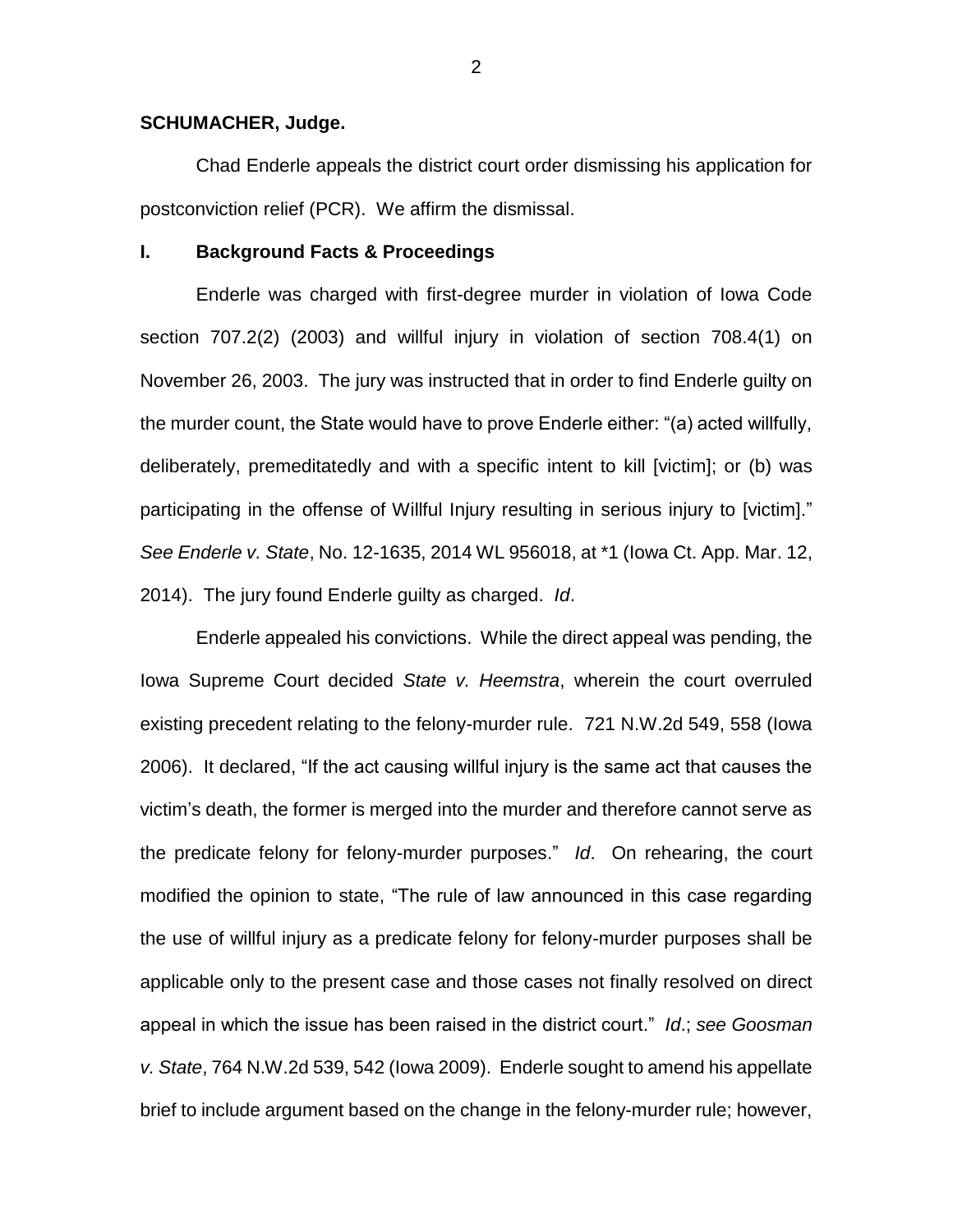his request was denied. The supreme court affirmed Enderle's convictions. *See State v. Enderle*, 745 N.W.2d 438, 443 (Iowa 2007).

On February 10, 2009, Enderle filed his first PCR application, arguing, among other things, "that retroactive application of *Heemstra* is mandated by the federal and state due process and equal protection clauses and the Iowa Constitution's separation of powers clause." *Enderle*, 2014 WL 956018, at \*1–2. Enderle's application was denied. He appealed, and this court affirmed. *Id*. at \*5.

Currently before this court is Enderle's appeal from the dismissal of his second PCR application, which was filed October 17, 2016.<sup>1</sup> On May 31, 2018, the State filed a motion for summary disposition, and Enderle resisted. On June 18, the district court granted the State's motion and summarily dismissed Enderle's application finding it "a re-filing of the claims previously made in the applicant's direct appeal of his conviction and prior postconviction relief case" and untimely pursuant to Iowa Code section 822.3 (2016).

On July 3, Enderle filed a motion to reconsider or enlarge the district court's order. The State also filed a motion to reconsider or enlarge on July 10. On September 18, 2019, Enderle filed a motion for a ruling on his motion to reconsider or enlarge. On October 15, the district court issued an order indicating that by not issuing a new order, it had implicitly denied the motion. Enderle appealed. On its own motion, the Iowa Supreme Court reversed the district court's October 15 order

 $\overline{a}$ 

<sup>&</sup>lt;sup>1</sup> In addition to the direct appeal of his criminal conviction and subsequent PCR actions, Enderle also separately appealed the denial of his request for postconviction DNA testing, pursuant to Iowa Code section 81.10 (2018). This court affirmed the denial. *See State v. Enderle*, No. 20-0308, 2021 WL 210763, at \*3 (Iowa Ct. App. Jan. 21, 2021).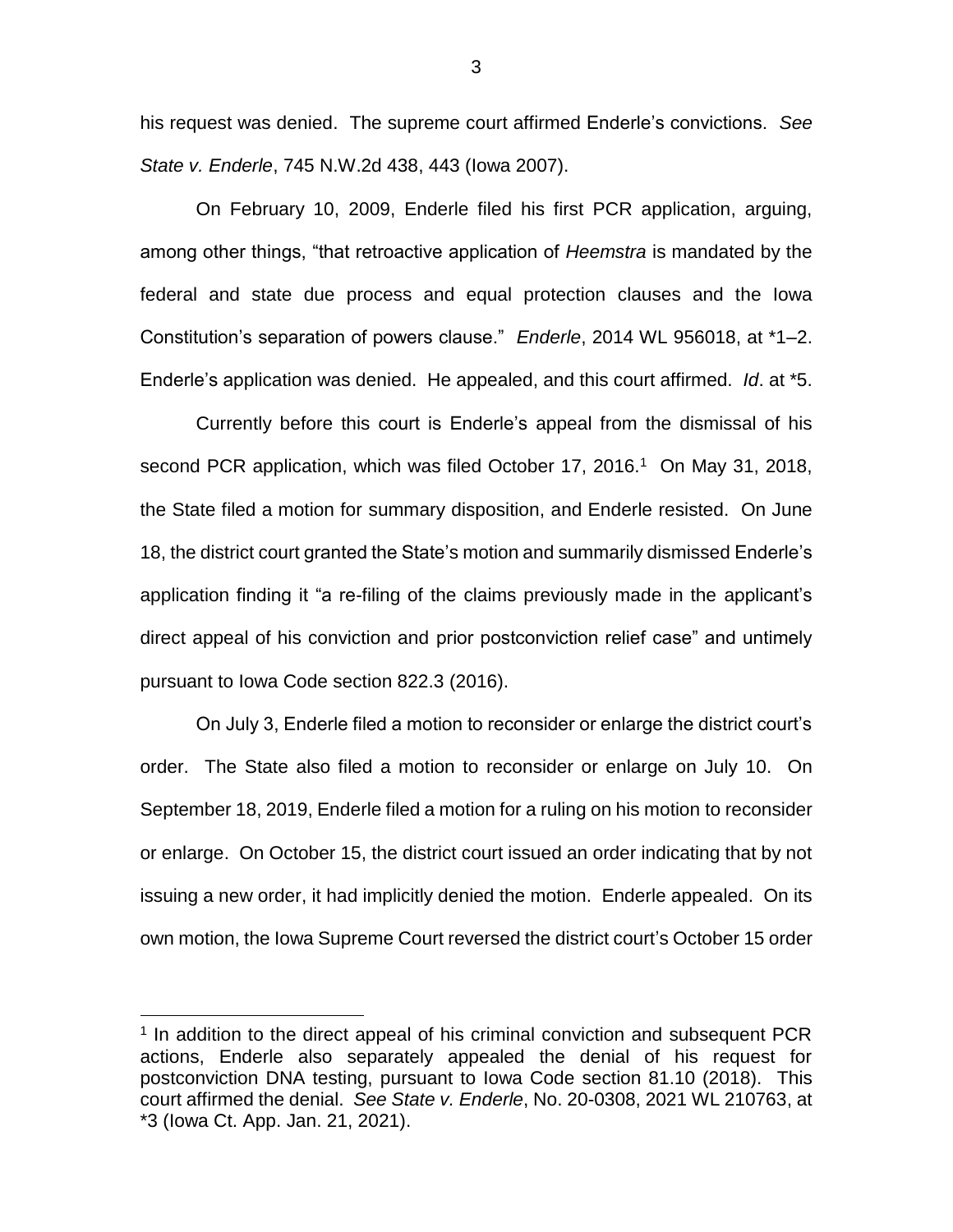and remanded for the court to rule on Enderle's motion to reconsider or enlarge.<sup>2</sup> On January 29, 2020, the district court declined Enderle's request to reconsider but enlarged its ruling to find Enderle had not established a new ground of law for which his untimely application could be excused as the change announced in *Heemstra* did not require retroactive application to his conviction as a change in a substantive rule of constitutional law and Enderle's remaining constitutional claims had been previously addressed in his initial application. Enderle appeals.

#### **II. Standard of Review**

We review a district court's decision dismissing a PCR application for the correction of errors at law. *Harrington v. State*, 659 N.W.2d 509, 519 (Iowa 2003). "Thus, we will affirm if the trial court's findings of fact are supported by substantial evidence and the law was correctly applied." *Id.* at 520.

### **III. Discussion**

 $\overline{a}$ 

Iowa Code section 822.3 requires that an application for postconviction relief "must be filed within three years from the date the conviction or decision is final or, in the event of an appeal, from the date the writ of procedendo is issued." However, the three-year statutory limitation "does not apply to a ground of fact or law that could not have been raised within the applicable time period." Iowa Code § 822.3. Enderle "has the burden to show his application comes within the exception to the three-year statute of limitations." *Sihavong v. State*, No. 14-0440, 2016 WL 351286, at \*1 (Iowa Ct. App. Jan. 27, 2016) (citing *Cornell v. State*, 529 N.W.2d 606, 610 (Iowa Ct. App. 1994)).

 $2$  As the State's motion to reconsider or enlarge was not timely, the remand order from the Supreme Court did not require the district court to address such motion.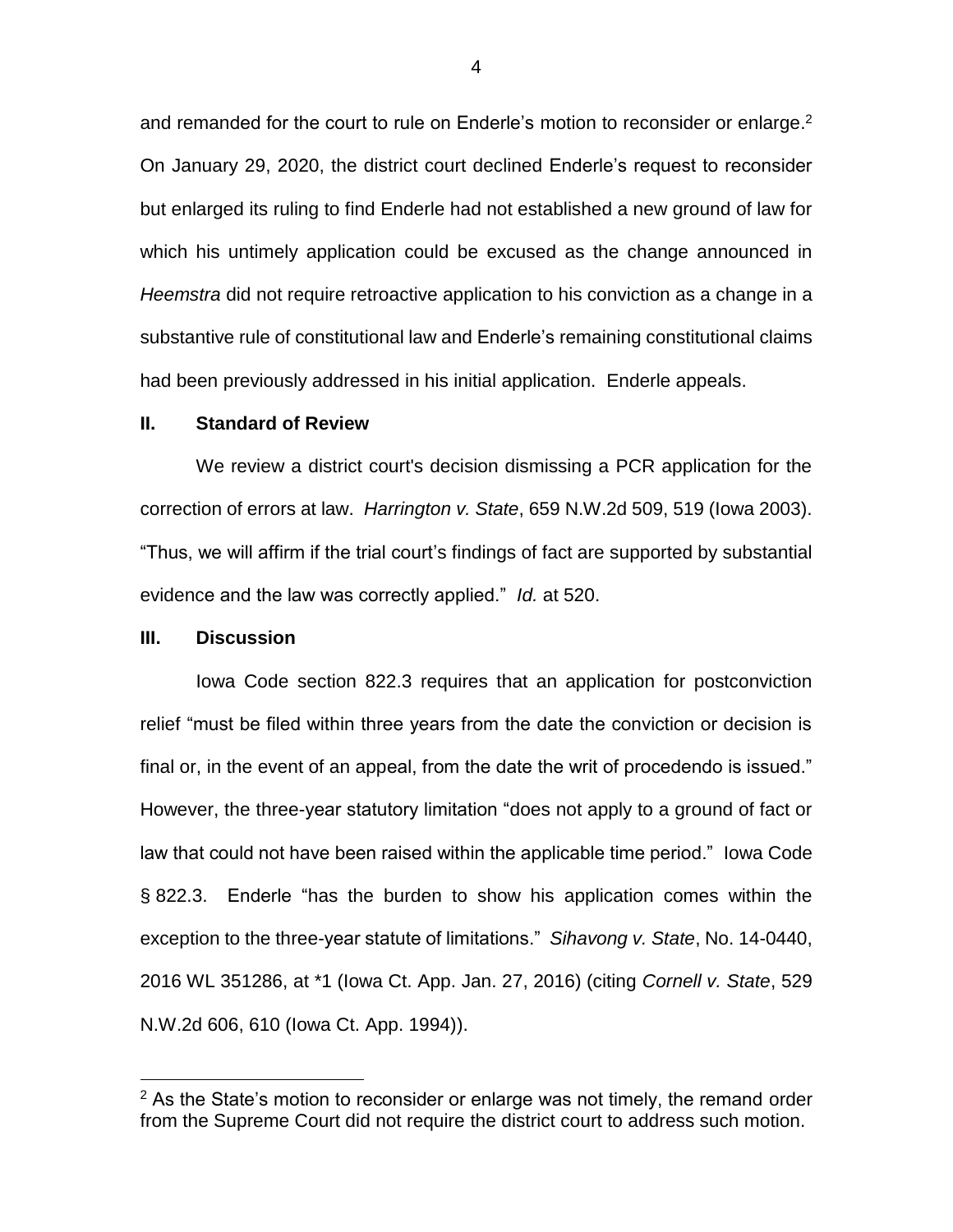Here, procedendo was issued from Enderle's direct appeal on March 10, 2008. The PCR application at issue was filed on October 17, 2016, eight years later. Enderle acknowledges his application was filed outside the three-year statutory period and that the Iowa Supreme Court has refused to apply *Heemstra* retroactively in the past. However, Enderle argues the United States Supreme Court cases *Montgomery v. Louisiana*, 577 U.S. 190 (2016) and *Welch v. United States*, 578 U.S. \_\_\_, 136 S. Ct. 1257 (2016), after the dismissal of his initial application was affirmed, impact the constitutionality of *Heemstra*'s prospective application and furnish new grounds for which his claims should be reconsidered.

In *Montgomery*, the Supreme Court held "when a new substantive rule of constitutional law controls the outcome of a case, the Constitution requires state collateral review courts to give retroactive effect to that rule." 577 U.S. at 200. The Supreme Court in *Welch* described substantive constitutional rules requiring retroactive applicability on collateral review as those that

alter[ ] the range of conduct or the class of persons that the law punishes" and includes "decisions that narrow the scope of a criminal statute by interpreting its terms, as well as constitutional determinations that place particular conduct or persons covered by the statute beyond the State's power to punish.

578 U.S. at \_\_\_, 136 S. Ct. at 1264–65 (citations and quotation marks omitted). Enderle argues *Heemstra* announced a change to a substantive rule of constitutional law and, therefore, must be applied retroactively to his conviction.

We reject this argument. The Iowa Supreme Court has considered *Montgomery's* holding on *Heemstra* and found it inapplicable, as "*Heemstra* did not create a new substantive rule of constitutional dimension." *Nguyen v. State*, 878 N.W.2d 744, 753 n.4 (Iowa 2016). Additionally, "[t]his court has already